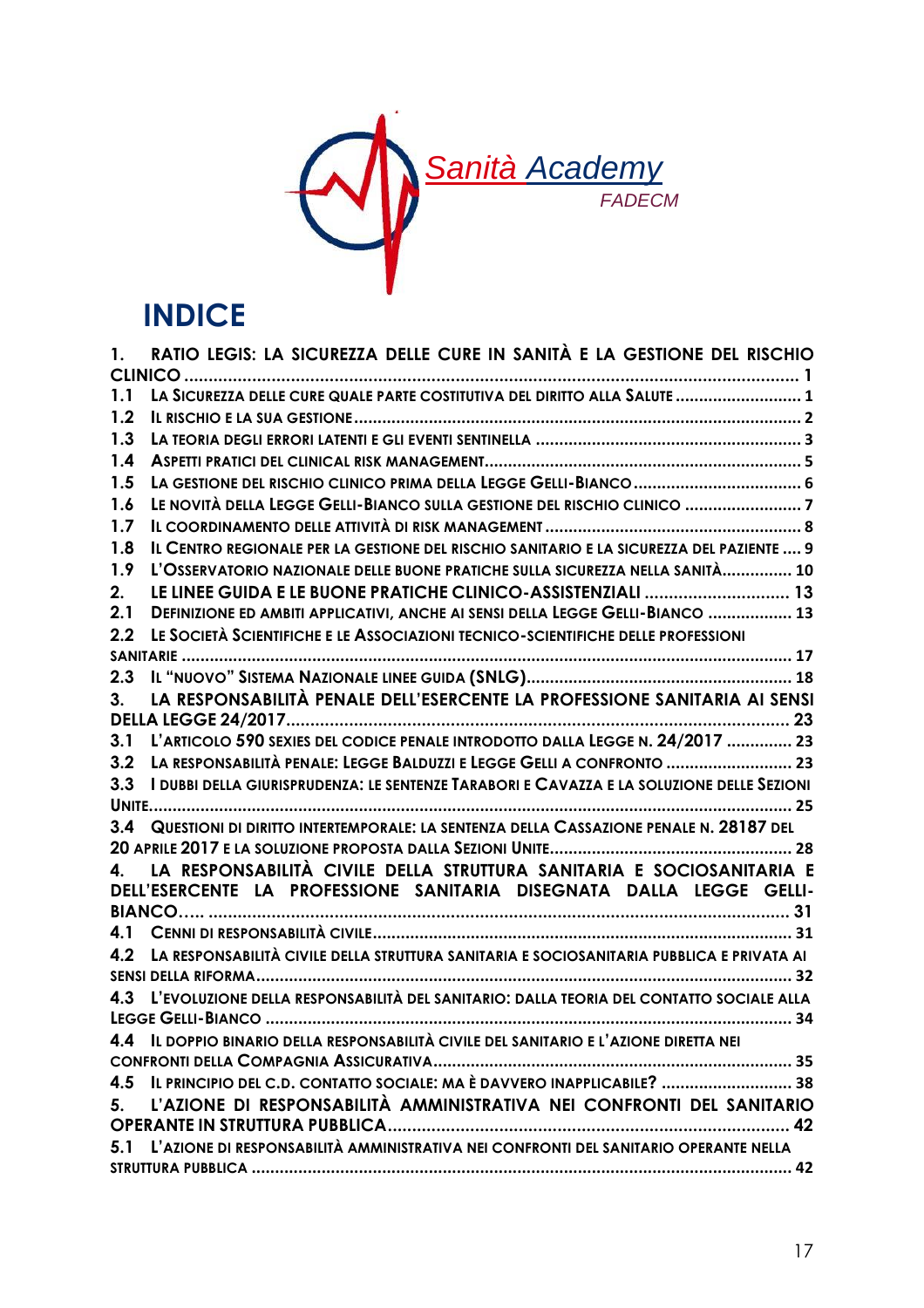| 5.2 |                                                                                              |
|-----|----------------------------------------------------------------------------------------------|
| 5.3 |                                                                                              |
| 5.4 |                                                                                              |
| 5.5 | MISURE INTERDITTIVE ACCESSORIE: INCONFERIBILITÀ DI INCARICHI SUPERIORI 45                    |
| 5.6 | QUESTIONI DI CARATTERE INTERTEMPORALE TRATTATE DELLA CORTE DEI CONTI  46                     |
| 6.  | L'AZIONE DI RIVALSA DELLA STRUTTURA PRIVATA NEI CONFRONTI DEL SANITARIO                      |
|     |                                                                                              |
|     | 6.1 L'AZIONE DI RIVALSA DELLA STRUTTURA PRIVATA NEI CONFRONTI DEL SANITARIO RESPONSABILE DEL |
|     |                                                                                              |
| 6.2 |                                                                                              |
| 6.3 | I LIMITI QUANTITATIVI DELL'AZIONE DI RIVALSA DELLA STRUTTURA PRIVATA 50                      |
| 6.4 | IL DIRITTO DI RIVALSA DELLA STRUTTURA PRIVATA NEI CONFRONTI DELL'AUSILIARIO: LA SOLUZIONE    |
|     | DEL TRIBUNALE DI MILANO, I SEZ. CIVILE, SENTENZA DEL 23 NOVEMBRE 2016  51                    |
| 6.5 | LA SURROGAZIONE DELLA COMPAGNIA ASSICURATIVA DELLA STRUTTURA EX ART. 1916 COMMA 1            |
|     | C.C. NEI CONFRONTI DELL'ESERCENTE LA PROFESSIONE SANITARIA RESPONSABILE 53                   |
| 7.  |                                                                                              |
| 7.1 | GLI OBBLIGHI ASSICURATIVI IN CAPO ALLA STRUTTURA SANITARIA E SOCIOSANITARIA PUBBLICA E       |
|     |                                                                                              |
|     | 7.2 GLI OBBLIGHI ASSICURATIVI DELL'ESERCENTE LA PROFESSIONE SANITARIA: LA COPERTURA PER LA   |
|     |                                                                                              |
|     | 7.3 IL NUOVO OBBLIGO ASSICURATIVO IN CAPO AGLI ESERCENTI LA PROFESSIONE SANITARIA            |
|     | INTRODOTTO DALL'ART. 10 COMMA 3 DELLA LEGGE GELLI-BIANCO: LA COPERTURA PER LA COLPA          |
|     |                                                                                              |
| 7.4 | IL DECRETO ATTUATIVO SUI REQUISITI MINIMI DELLE POLIZZE: L'ART. 10 COMMA 6 DELLA L. N.       |
|     |                                                                                              |
|     | 7.5 ESTENSIONE DELLA GARANZIA ASSICURATIVA: DALL'ART. 11 DELLA LEGGE GELLI-BIANCO AL         |
|     |                                                                                              |
|     | 7.6 QUESTIONI ANCORA APERTE: OPERATIVITÀ DELL'OBBLIGO ASSICURATIVO DELLE STRUTTURE E DEI     |
|     |                                                                                              |
| 7.7 |                                                                                              |
| 7.8 | IL FONDO RISCHI E IL FONDO PER LA RISERVAZIONE DEI RISARCIMENTI RELATIVI AI SINISTRI         |
|     | <b>DENUNCIATI </b>                                                                           |
|     | 7.9 IL DECRETO ATTUATIVO EX ART. 10 COMMA 6 DELLA LEGGE N. 24/2017 64                        |
|     | 7.10 IL SISTEMA ALTERNATIVO ALLE COPERTURE ASSICURATIVE: CENNI SULLE ORIGINI  64             |
| 8.  | IL FONDO DI GARANZIA PER I DANNI DERIVANTI DA RESPONSABILITÀ SANITARIA                       |
|     |                                                                                              |
| 8.1 | IL FONDO DI GARANZIA PER I DANNI DERIVANTI DA RESPONSABILITÀ SANITARIA: NATURA E             |
|     |                                                                                              |
| 8.2 |                                                                                              |
| 8.3 | LO SCHEMA DI REGOLAMENTO PREDISPOSTO DAL MINISTERO DELLA SALUTE 67                           |
| 9.  | IL RUOLO DEI CONSULENTI TECNICI D'UFFICIO E DEI PERITI NELL'AMBITO DELLA                     |
|     |                                                                                              |
| 9.1 | LA NOMINA COLLEGIALE DEL CONSULENTI TECNICI D'UFFICIO E DEI PERITI  74                       |
| 9.2 |                                                                                              |
|     | 9.3 LA REVISIONE DEGLI ALBI DEI CONSULENTI TECNICI D'UFFICIO E DEI PERITI 76                 |
| 9.4 |                                                                                              |
|     | 10. LA LEGGE N. 219/2017 IN TEMA DI CONSENSO INFORMATO E DISPOSIZIONI                        |
|     |                                                                                              |
|     |                                                                                              |